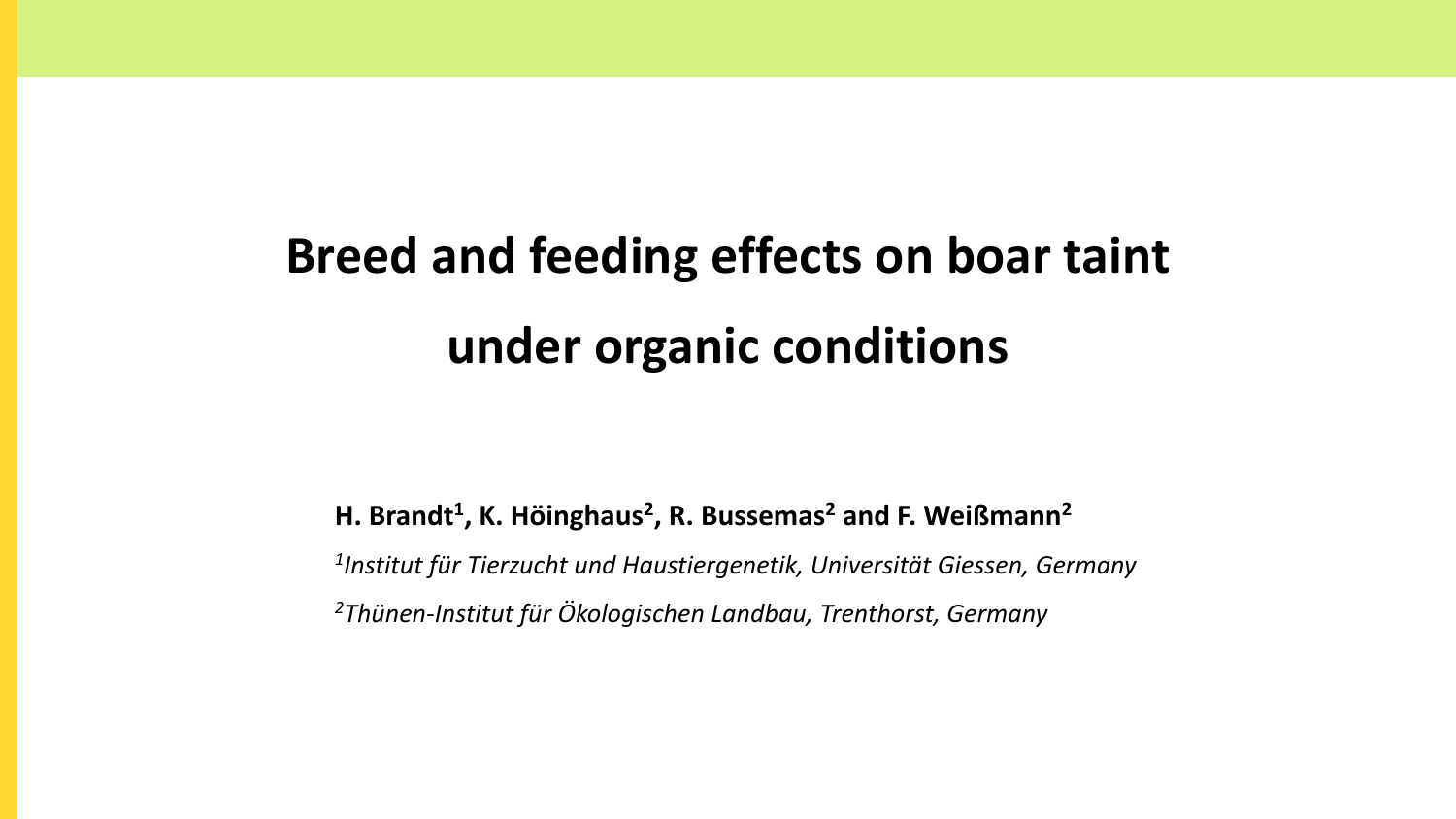# **Introduction**

#### **2019 Ban of castration without anaesthesia**



**Alternative methods**

- **- Castration with anaesthesia**
- **- Sperm sexing**
- **- Immunization against boar taint**
- **- Fattening of entire males**

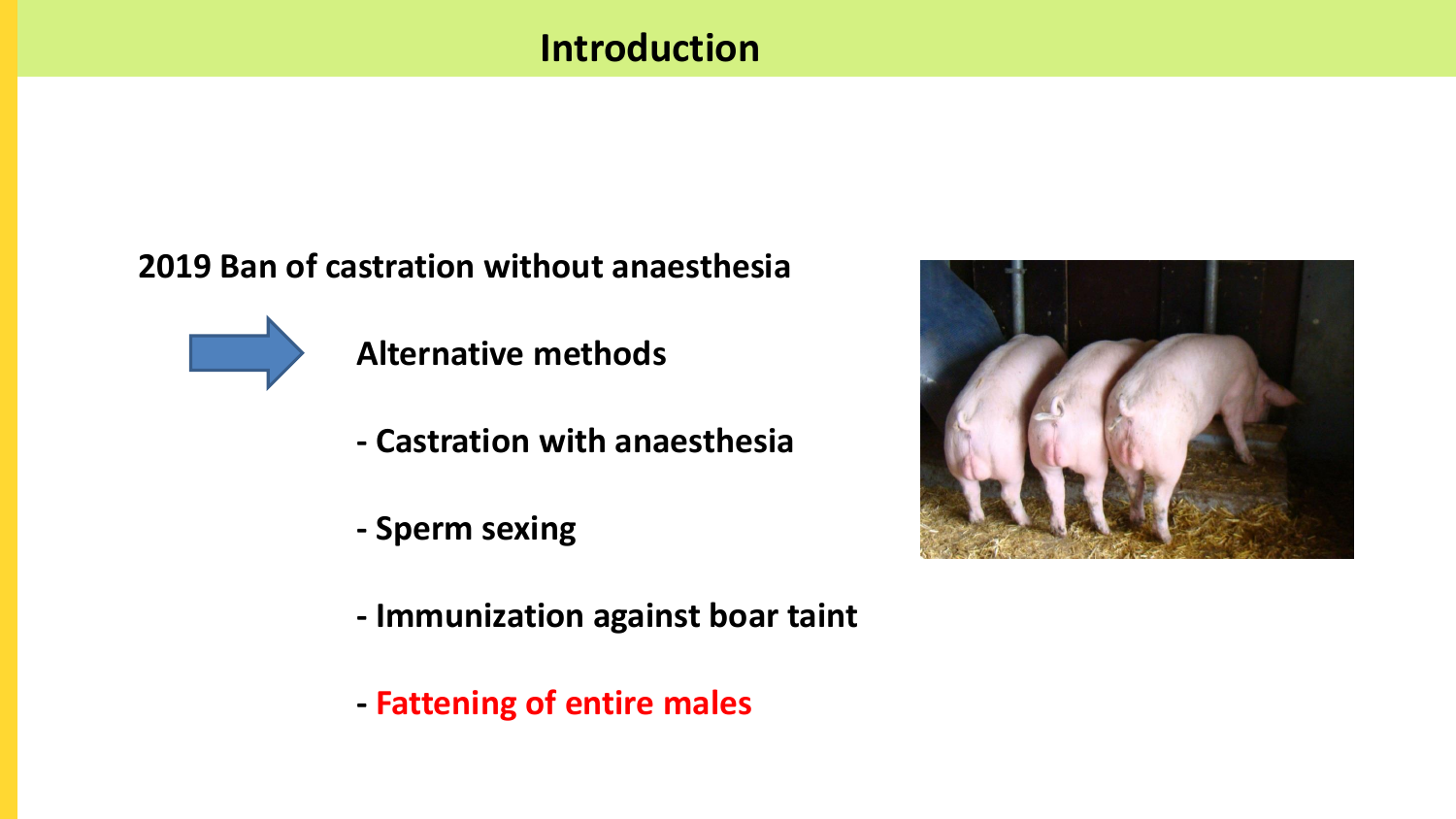#### **Study breed effects on boar taint under organic conditions**

#### **Study feeding effects on skatole content**

**Study practical implementation of fattening of entire males under organic conditions**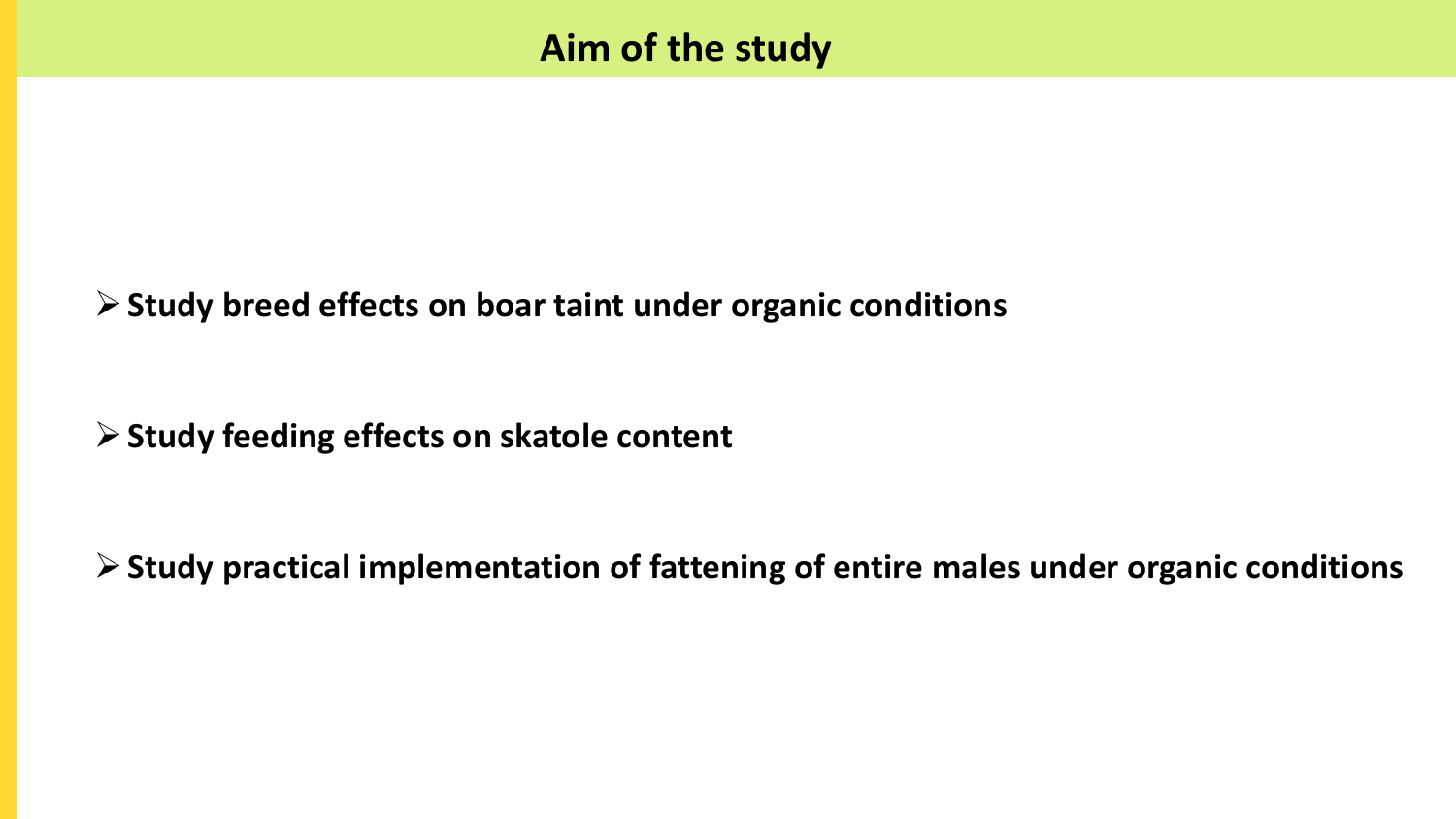#### **Experimental design research station Trenthorst**

**Dam breed**

**Large White x Landrace (DE x DL)**

**Sire breed**

- **Pietrain (Pi)**
- **Duroc (Du)**

**Feeding regime**

- **normal 100 % organic feeding (K)**
- **feeding supplemented with 10% native potato starch for the last 30 days of fattening (T)**



Höinghaus 2013



Höinghaus 2013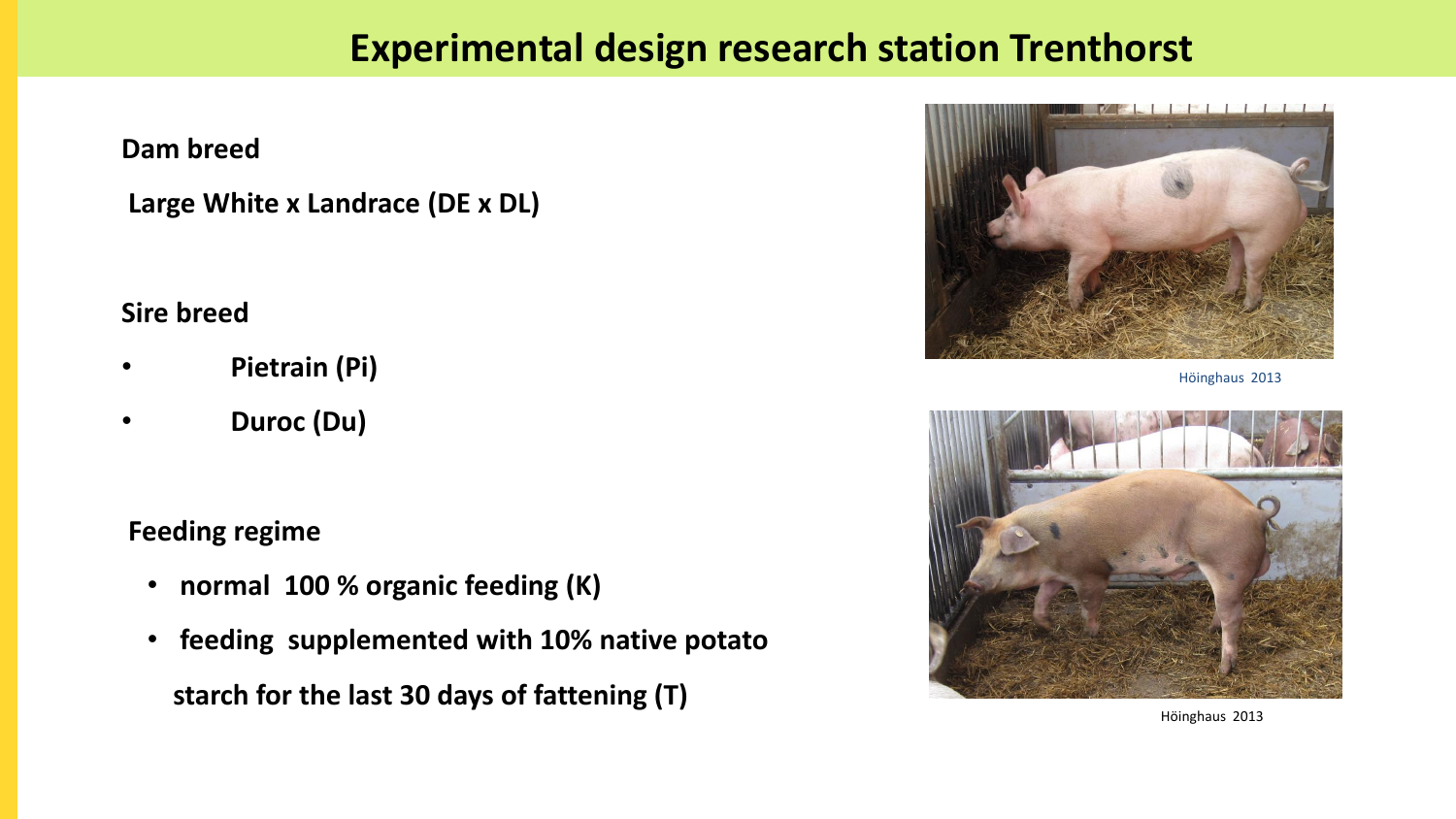# **Significance of effects on boar taint**

|                | <b>Fixed effects</b> |                       | <b>Interaktion</b> | <b>Covariable</b>       |
|----------------|----------------------|-----------------------|--------------------|-------------------------|
|                | Genotyp<br>(G)       | <b>Feeding</b><br>(F) | $G*F$              | <b>Slaughter weight</b> |
| Androstenone   | **                   | ns                    | ns                 | $\ast$                  |
| <b>Skatole</b> | **                   | **                    | **                 | ns                      |
| <b>Indol</b>   | ns                   | **                    | ns                 | ns                      |

 $** p < 0.01, * p < 0.05$ , ns not significant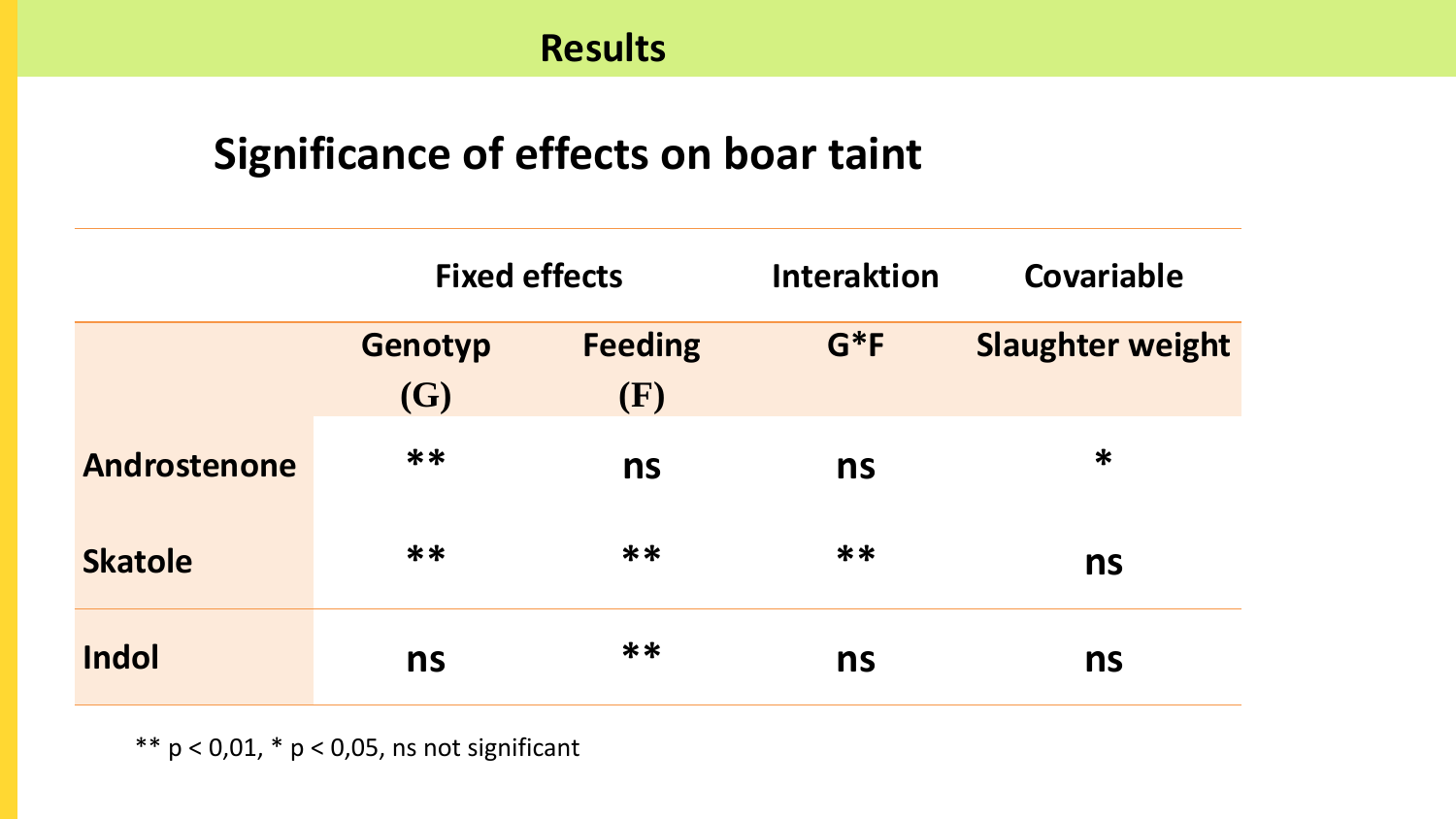## **Skatole for Genotype x Feeding**

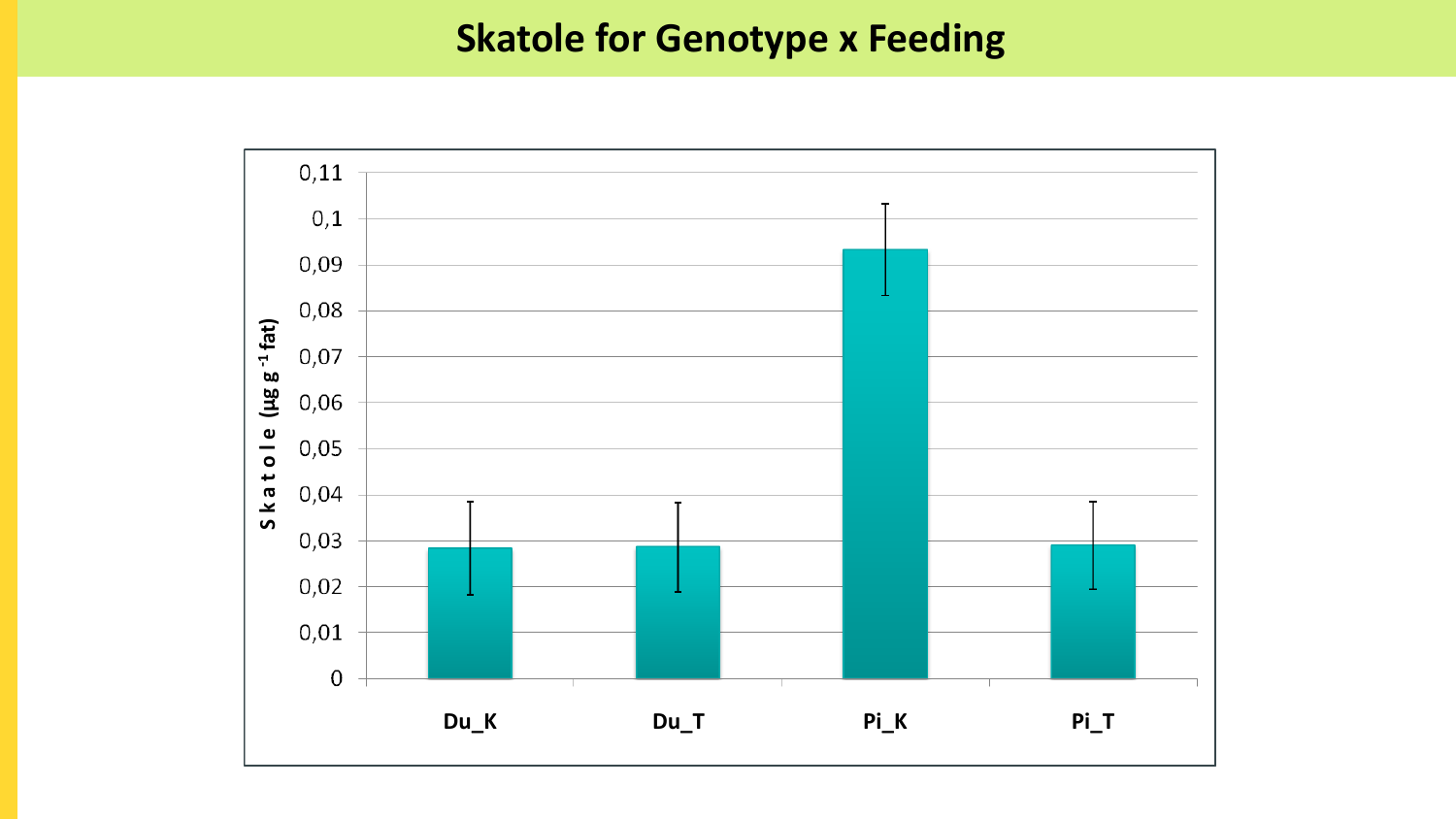|                     | Genotyp      |          | <b>Feeding</b> |        |
|---------------------|--------------|----------|----------------|--------|
|                     | <b>Duroc</b> | Pietrain | K              |        |
| Number (n)          | 138          | 142      | 133            | 147    |
| <b>Androstenone</b> | 0,92         | 0,68     | 0,82           | 0,77   |
| Indol               | 0,0063       | 0,0051   | 0,0078         | 0,0036 |

significant differences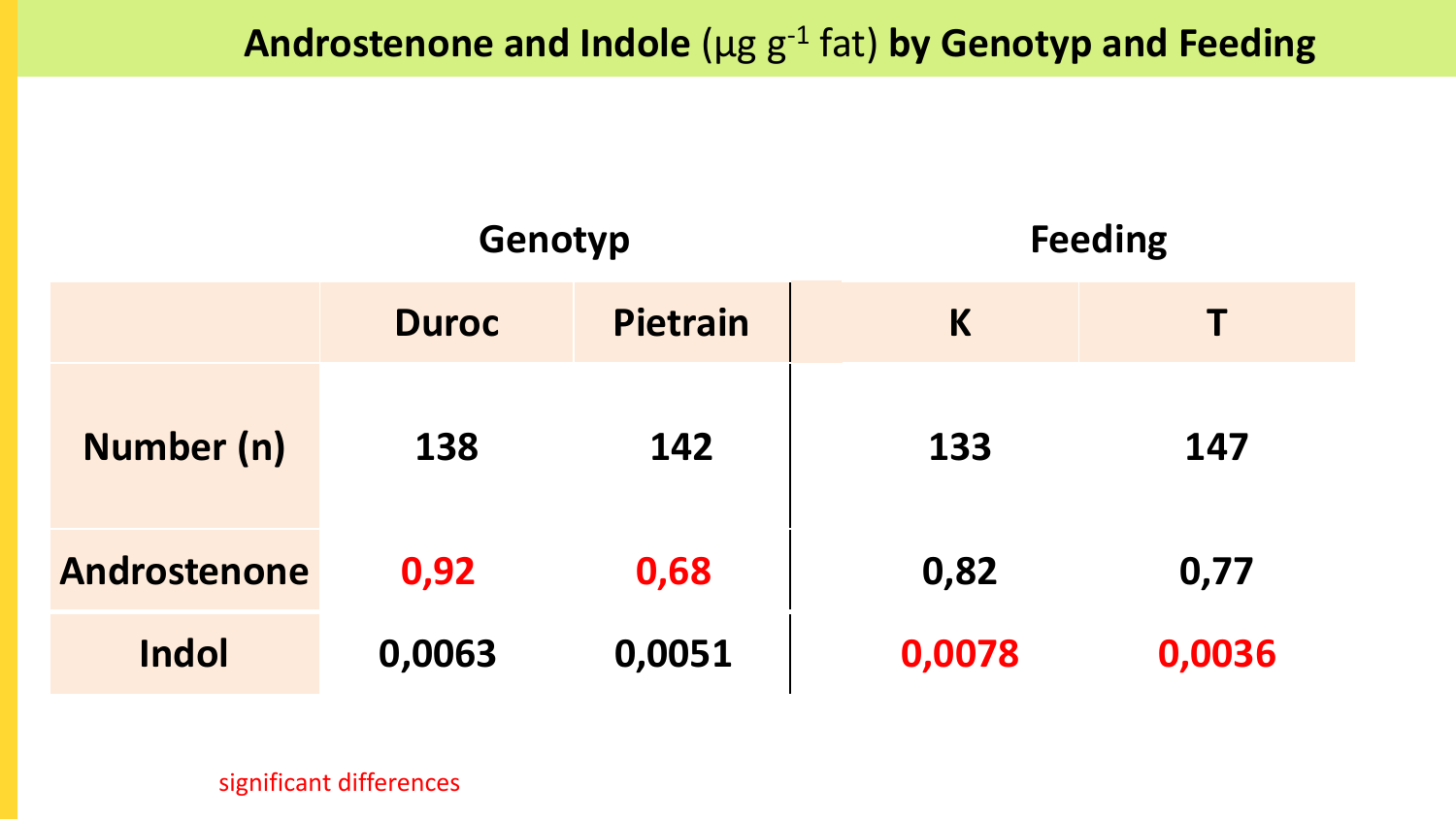#### **Skatole and Androstenone by Groups**

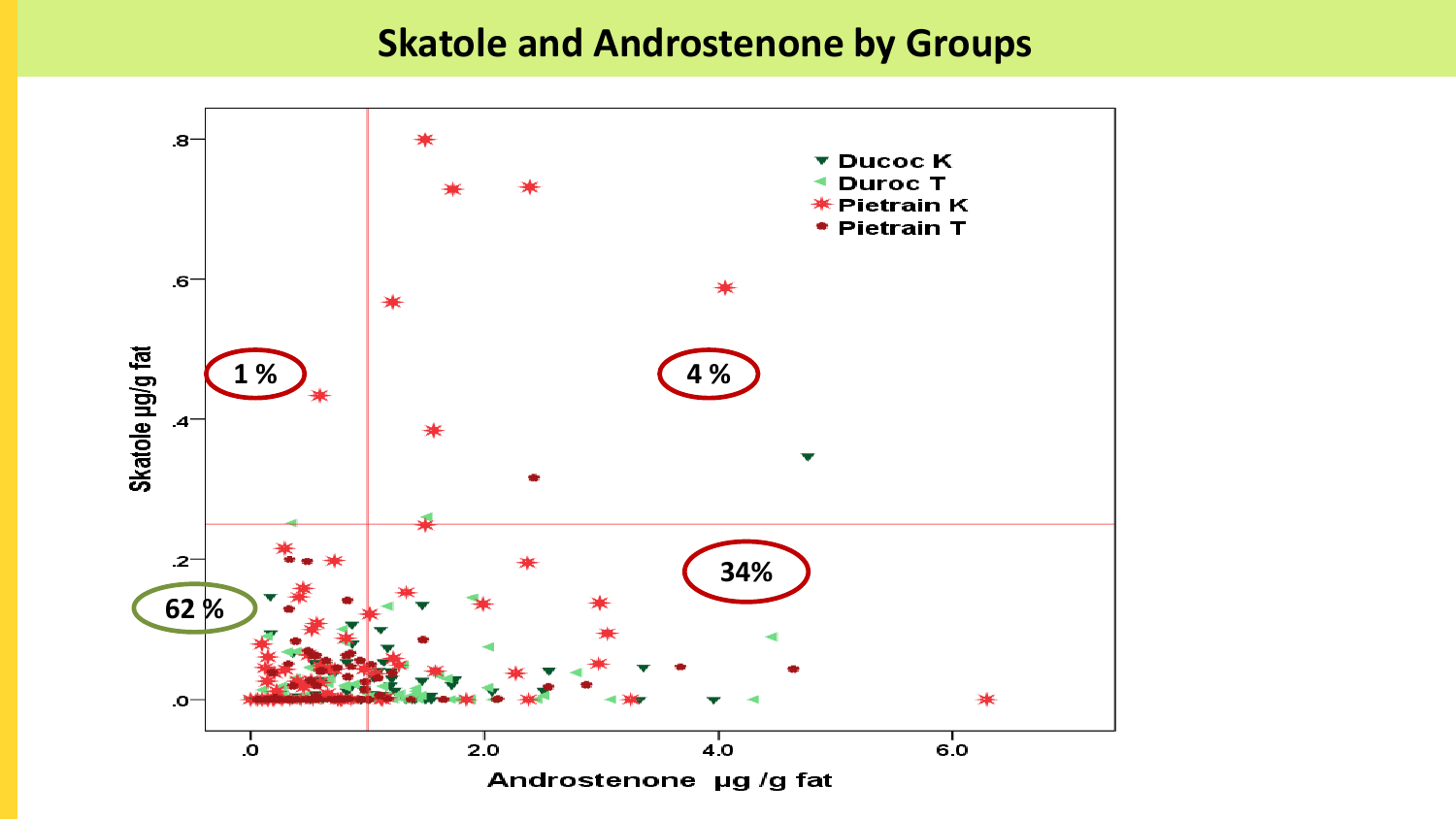